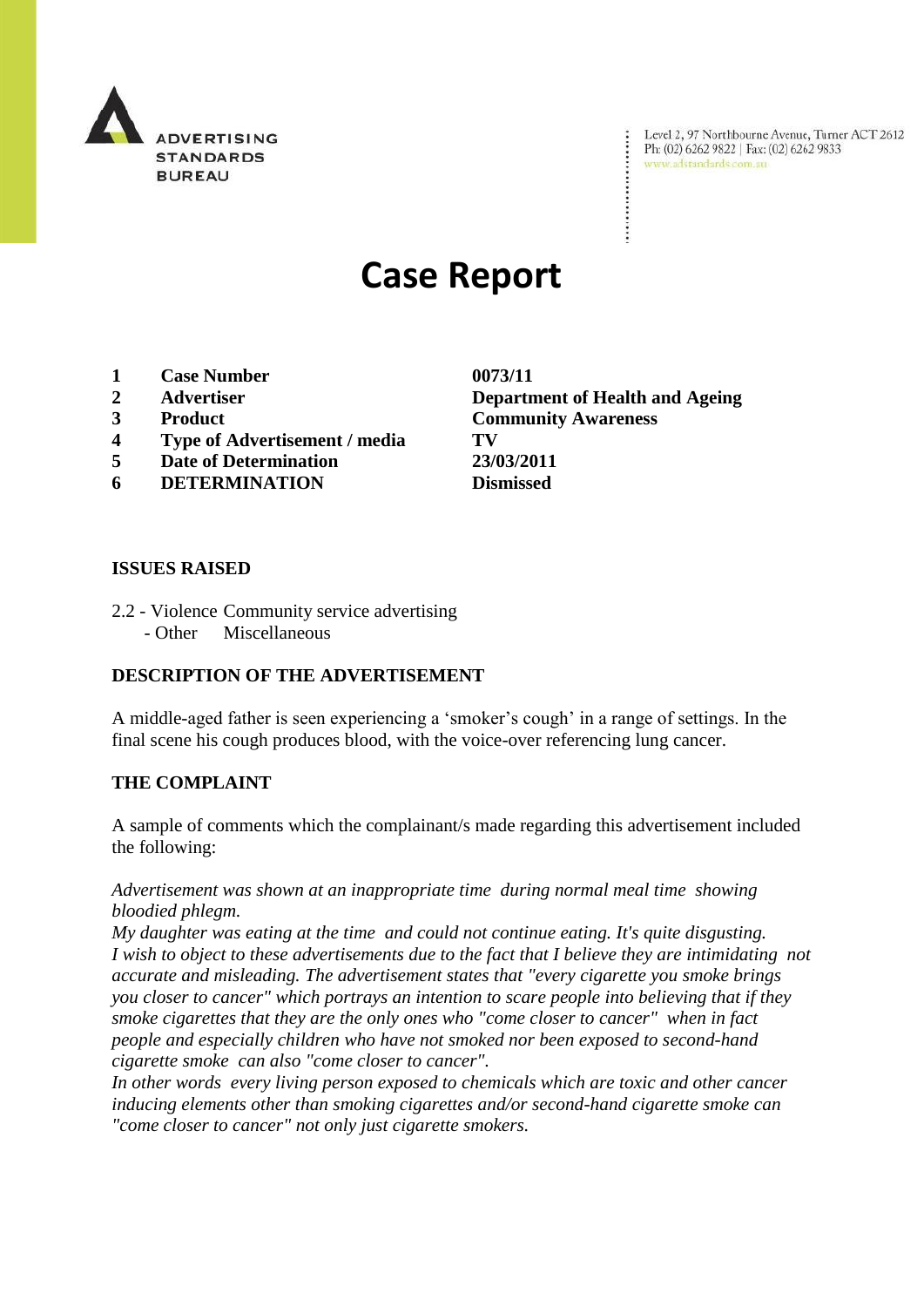#### **THE ADVERTISER'S RESPONSE**

Comments which the advertiser made in response to the complainant/s regarding this advertisement include the following:

*The Australian Government believes that the National Tobacco Campaign advertising material is consistent with the AANA Advertiser Code of Ethics, particularly in relation to Section 2.* 

*In developing this campaign, due care has been taken to present the facts in a responsible and appropriate manner, having regard for the target audiences for whom the advertising is directed. As well as smokers, the target audience includes the general community (including smokers' families) and smokers vulnerable to relapse. The development of the campaign was based on current evidence and best practice in relation to tobacco cessation communications. The campaign also builds upon the success of the National Tobacco Campaign (NTC) 'Every cigarette is doing you damage' to further extend and reinforce messages on the negative health effects of smoking. The NTC has played a significant role in helping reduce Australia's smoking rate to an all time low and one in two smokers (48%) credit the campaign with encouraging them to quit. Australia now has some of the lowest smoking rates in the world and the campaign has also been used in approximately forty different countries. Considerable care was taken to ensure the depictions within the campaign are medically accurate and resonate with smokers. A program of market research informed the development and refinement of the campaign's creative concepts to ensure the effectiveness of the messages and their delivery.*

*The advertising tagline on the television commercial 'Every cigarette brings cancer closer' addresses the issue that smoking is the leading cause of cancer, accounting for approximately 20–30% of all cancers. Both active and passive smoking increase the risk of lung cancer as well as 12 other cancers, including stomach cancer, pancreatic cancer, liver cancer, cervical cancer and leukaemia. The longer duration and heavier smoking by an individual will increase the chance of developing a cancer.* 

*The campaign does not propose that smoking is the only cause of cancer rather it increases an individual's risk of developing cancer.*

*The Television Industry Code of Practice recommended that the television commercial be rated as General/Warning, 'W', which allows for the commercial to be broadcast at any time except during young children's programming. It also states that care should be exercised in the placement of 'W' rated advertisements in cartoons and other programmes promoted to children or likely to attract a substantial child audience. These slots have been avoided throughout the campaign.*

*The National Tobacco Campaign is relevant to the entire community. Tobacco smoking is the single largest preventable cause of death and disability in Australia. All non-smokers are potential smokers or potential victims of passive smoking. Most non-smokers are likely to be a grandparent, parent, child or sibling of a smoker or potential smoker. Tobacco smoking is the single largest preventable cause of premature death and disease in Australia, accounting for approximately 15,000 deaths per annum. Approximately 130 Australians die each year from exposure to environmental tobacco smoke, 23 of whom are 14 years or younger.*